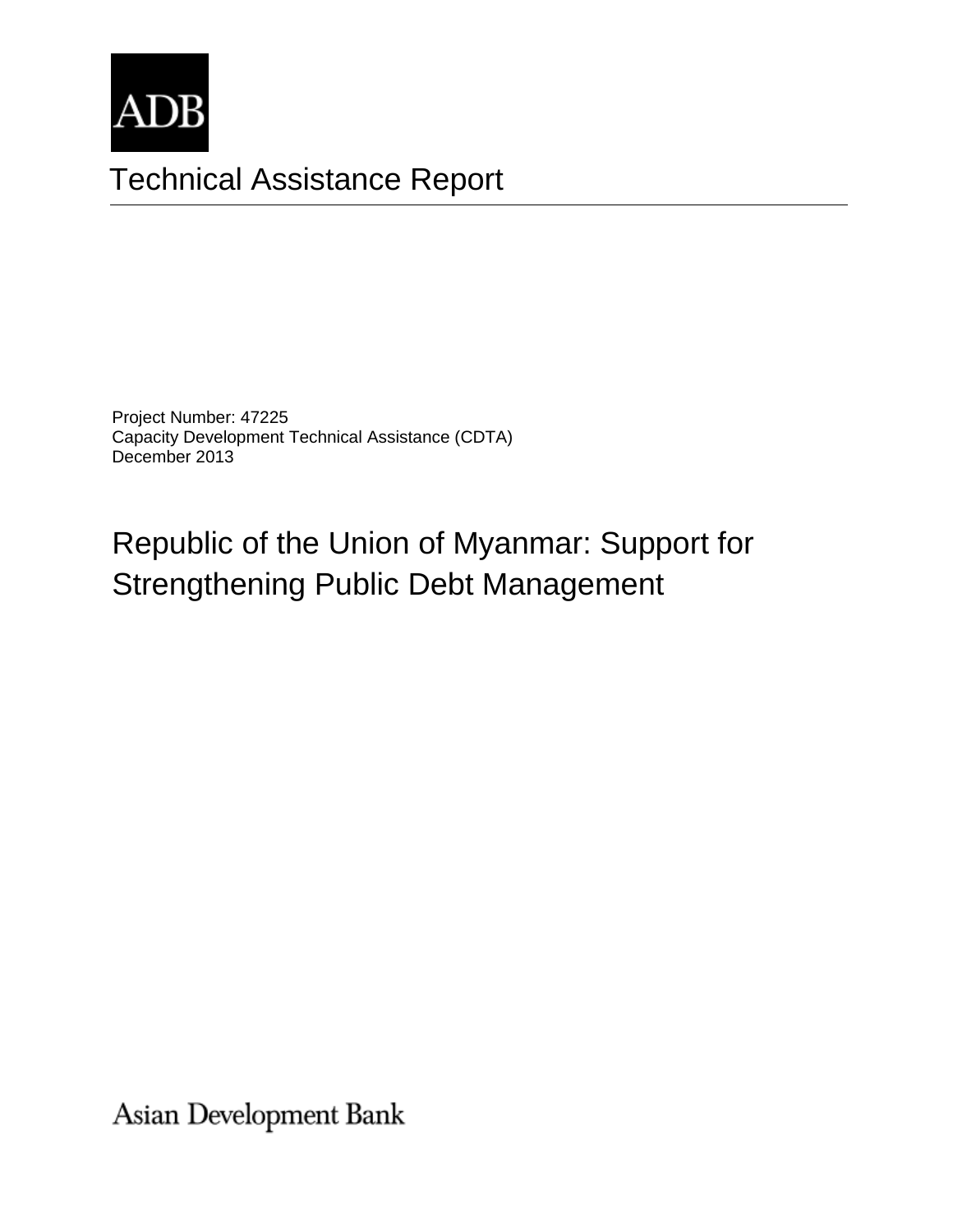#### **CURRENCY EQUIVALENTS**

(as of 14 November 2013)

| Currency unit | $\overline{\phantom{0}}$ | kyat (MK) |
|---------------|--------------------------|-----------|
| MK1.00        | $=$                      | \$0.00103 |
| \$1.00        | $=$                      | MK970.86  |

#### **ABBREVIATIONS**

| ADB          | Asian Development Bank                        |
|--------------|-----------------------------------------------|
| <b>CBM</b>   | Central Bank of Myanmar                       |
| <b>DMD</b>   | debt management division                      |
| <b>DMFAS</b> | Debt Management and Financial Analysis System |
| <b>DRMS</b>  | debt recording and management system          |
| <b>IMF</b>   | <b>International Monetary Fund</b>            |
| <b>MOF</b>   | Ministry of Finance                           |
| <b>PFM</b>   | public financial management                   |
| TA           | technical assistance                          |

#### **TECHNICAL ASSISTANCE CLASSIFICATION**

| <b>Type</b>                        | Capacity development technical assistance (CDTA)                                                         |
|------------------------------------|----------------------------------------------------------------------------------------------------------|
| <b>Targeting</b><br>classification | General intervention                                                                                     |
| <b>Sector</b>                      | Public sector management (public expenditure and                                                         |
| (subsector)                        | fiscal management)                                                                                       |
| <b>Themes</b>                      | <b>Governance</b> (economic and financial governance),                                                   |
| (subthemes)                        | economic growth (promoting macroeconomic stability),<br>capacity development (institutional development) |
| Location<br>(impact)               | National (high)                                                                                          |

#### **NOTES**

- (i) The fiscal year (FY) of the Government of the Republic of the Union of Myanmar ends on 31 March. "FY" before a calendar year denotes the year in which the fiscal year ends, e.g., FY2013 ends on 31 March 2013.
- (ii) In this report, "\$" refers to US dollars.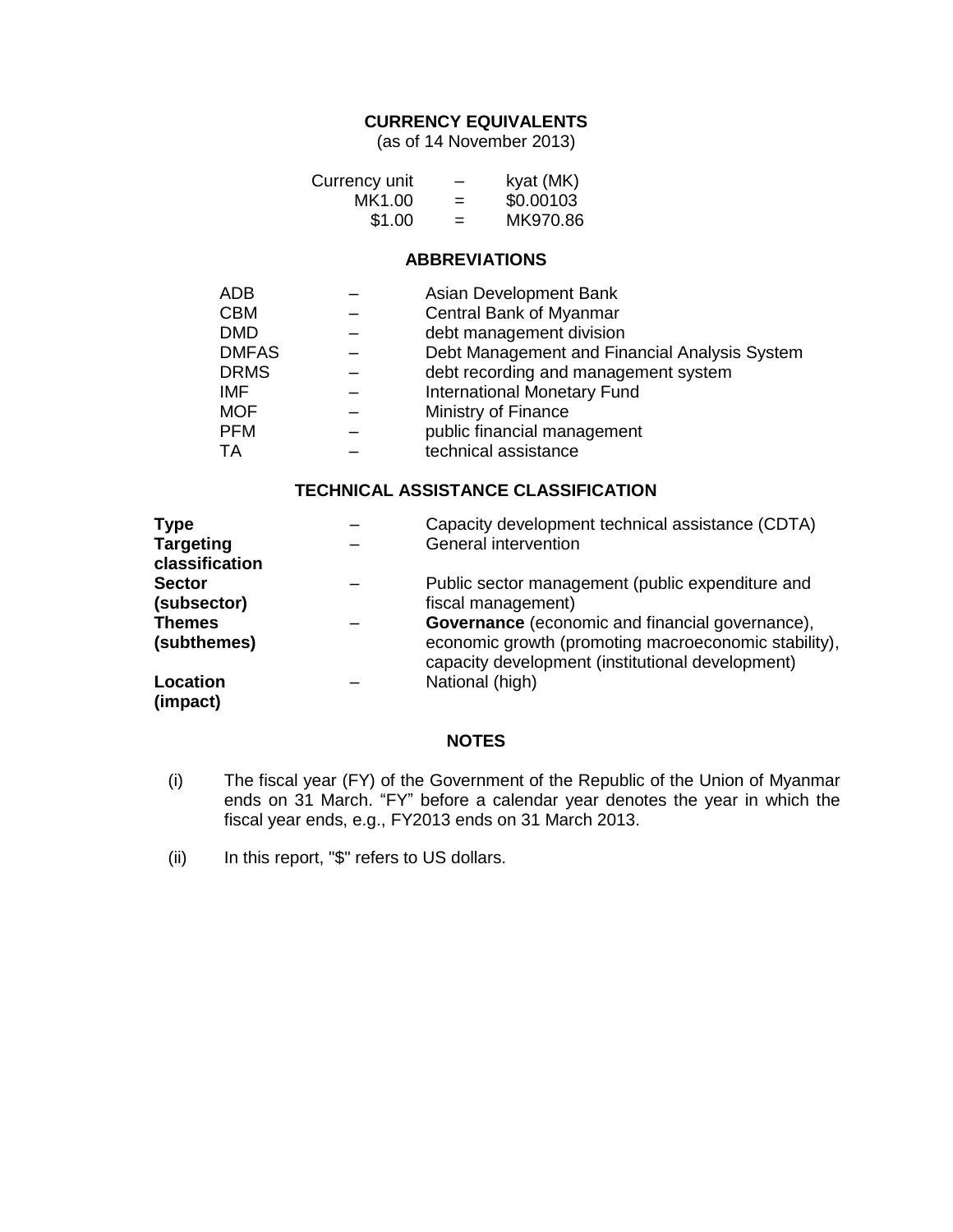| <b>Vice-President</b><br><b>Director General</b><br><b>Director</b> | S. Groff, Operations 2<br>J. Nugent, Southeast Asia Department (SERD)<br>S. Hattori, Public Management, Financial Sector and Trade Division,<br><b>SERD</b>                                                                                                                                                                                                      |
|---------------------------------------------------------------------|------------------------------------------------------------------------------------------------------------------------------------------------------------------------------------------------------------------------------------------------------------------------------------------------------------------------------------------------------------------|
| <b>Team leader</b><br><b>Team members</b>                           | T. Hla, Economist, SERD<br>L. Attapich, Senior Economics Officer, Thailand Resident Mission, SERD<br>K. Bird, Principal Economist, SERD<br>G. Hauber, Principal Public-Private Partnership Specialist, SERD<br>M. Mina, Project Analyst, SERD<br>K.M. Sanchez, Operations Assistant, SERD<br>G. Sharathchandra, Head, Client Solutions Unit, Treasury Department |

In preparing any country program or strategy, financing any project, or by making any designation of or reference to a particular territory or geographic area in thi In preparing any country program or strategy, financing any project, or by making any designation of or reference to a particular territory or geographic area in this document, the Asian Development Bank does not intend to make any judgments as to the legal or other status of any territory or area.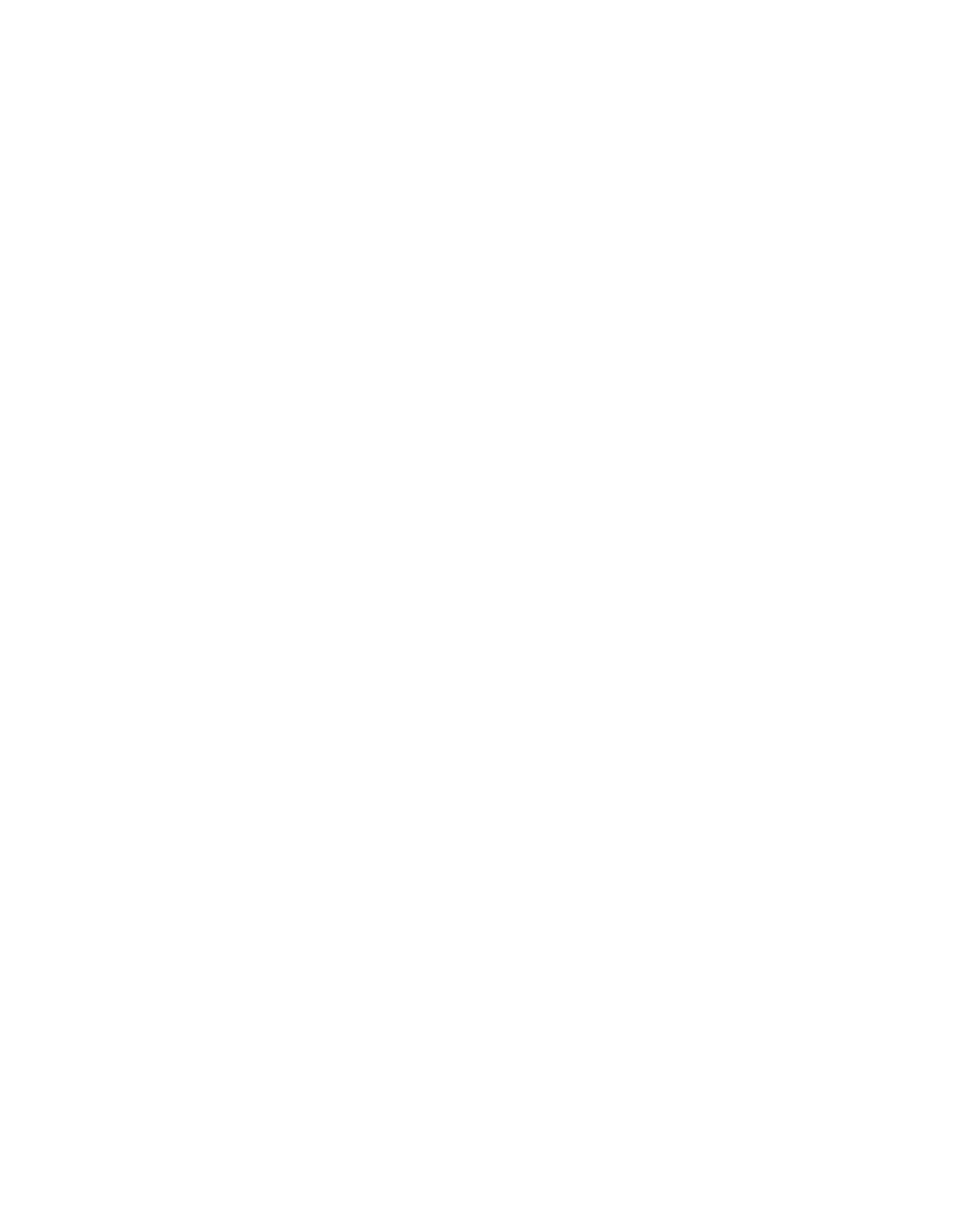# **CONTENTS**

| I.   | <b>INTRODUCTION</b>                               |   |
|------|---------------------------------------------------|---|
| Ш.   | <b>ISSUES</b>                                     |   |
| III. | THE TECHNICAL ASSISTANCE                          | 3 |
|      | Impact and Outcome<br>А.                          | 3 |
|      | В.<br>Methodology and Key Activities              | 3 |
|      | C.<br>Cost and Financing                          | 3 |
|      | <b>Implementation Arrangements</b><br>D.          | 3 |
| IV.  | THE PRESIDENT'S DECISION                          |   |
|      | <b>APPENDIXES</b>                                 |   |
| 1.   | Design and Monitoring Framework                   | 5 |
| 2.   | Cost Estimates and Financing Plan                 |   |
| 3.   | <b>Outline Terms of Reference for Consultants</b> | 9 |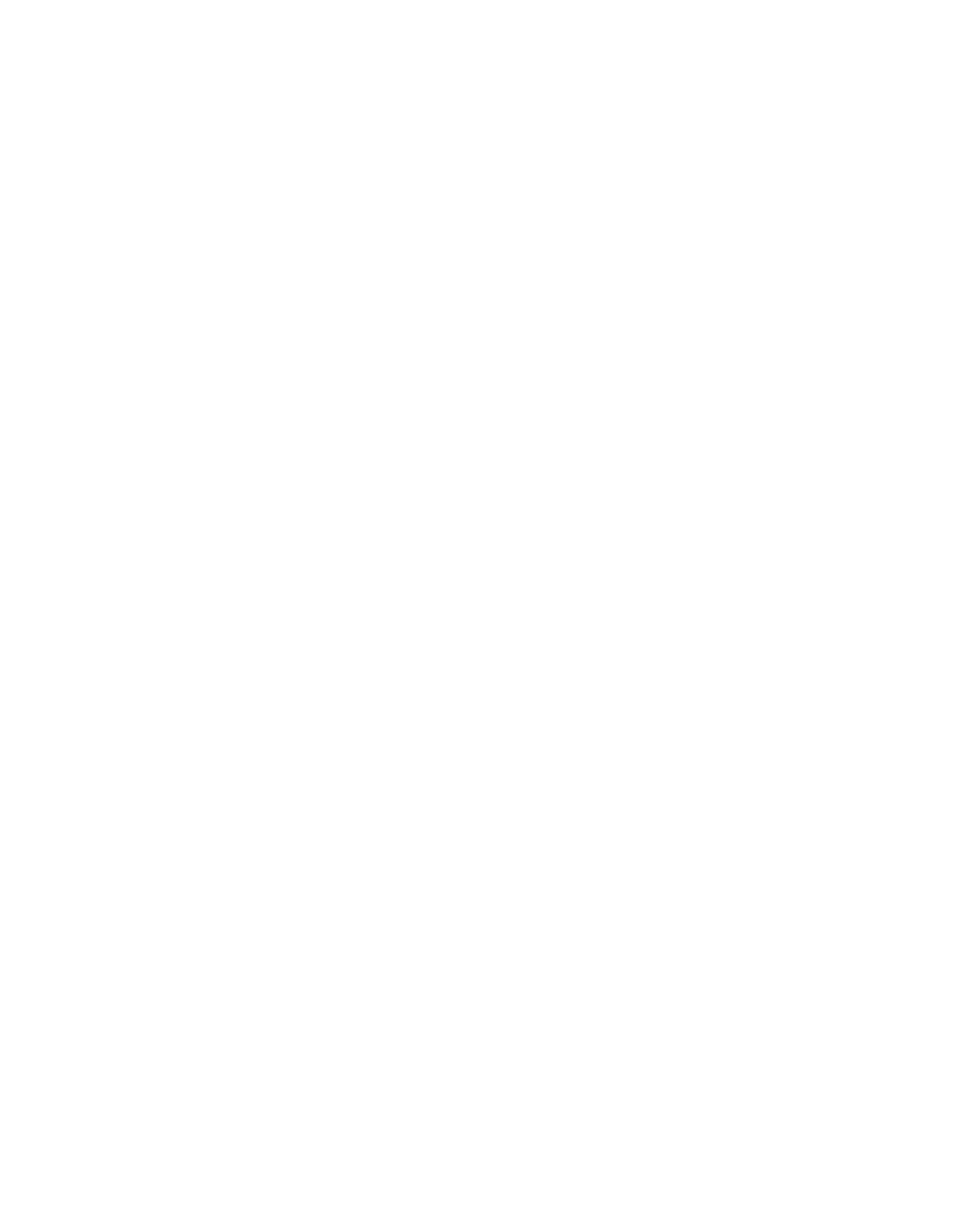# **I. INTRODUCTION**

1. This technical assistance (TA) builds on support provided under a small-scale TA project approved in 2012 (Improving Fiscal Revenue Mobilization), <sup>1</sup> which provided capacity building support to the Foreign Exchange Control and External Debt Division within the Budget Department of the Ministry of Finance (MOF). The TA also supported the conduct of a debt management self-assessment, and the design of a proposed debt management division (DMD) within a new Treasury Department to be established by the next fiscal year.

2. Follow-on support will be needed over the medium term to allow for broader institutional reforms and capacity building, necessary for the establishment of an effective institutional framework for sound public debt management. This will include support for strengthening of the MOF's capacity for debt recording and management through the establishment of a modern debt management and recording system and related capacity building support. Support will also be needed to more broadly develop the institutional framework and capacity for public debt management. In this regard, this TA will support the establishment and operationalization of a DMD within the Treasury Department of the MOF, which will assume primary responsibility for public debt management, development of a modern legal and regulatory framework for public debt, and development of the domestic market for government securities.

3. In response to the government's request for follow-on support, the Asian Development Bank (ADB) conducted a fact-finding mission on 9–18 September 2013, and reached an agreement with the government on the impact, outcome, outputs, implementation arrangements, cost, financing arrangements, and consultant terms of reference. The design and monitoring framework is in Appendix  $1<sup>2</sup>$ .

#### **II. ISSUES**

4. The government's extensive reform program and its related financing requirements will necessitate the establishment of an effective institutional framework for sound public debt management to ensure that policy objectives can be met on a sustainable basis without compromising macroeconomic stability. As a first step, this will require support for strengthening of basic capacity related to debt recording and management. Over the medium term, support will also be needed for development of a clear legal framework for public debt management and establishment of an institutional focal point with primary responsibility for public debt management (i.e., a principal debt management entity).

5. Responsibility for public debt management is currently split between the Budget Department of the MOF and the Central Bank of Myanmar (CBM)—with management of domestic debt being handled by the Financial Markets Department of the CBM, and external debt management being the responsibility of the Foreign Exchange Control and External Debt Division of the Budget Department of the MOF. This makes it difficult for the government to obtain a consolidated picture of its debt position.

6. In part to address the issue of institutional fragmentation, the International Monetary Fund (IMF) has recommended the creation of a separate Treasury Department within the MOF that would include a DMD, which will have primary responsibility for management of external as

j

<sup>1</sup> ADB. 2012. *Technical Assistance to the Republic of the Union of Myanmar for Improving Fiscal Revenue Mobilization.* Manila (TA 8156).

 $2$  The TA first appeared in the business opportunities section of ADB's website on 18 November 2013.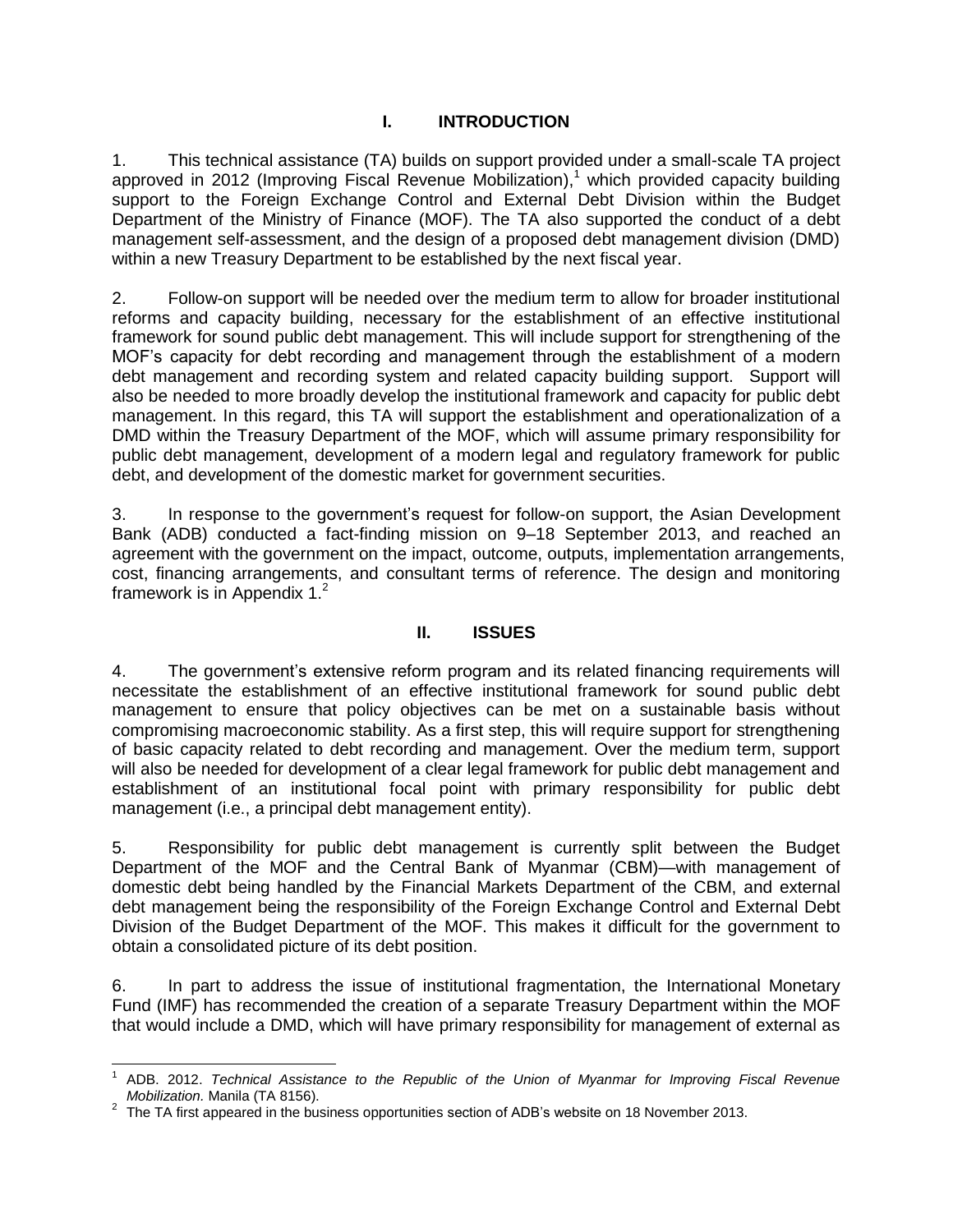well as domestic public debt. This would involve the transfer, to the new division, of responsibility for external debt management from the MOF's Budget Department and responsibility for domestic debt management from the CBM's Financial Markets Department. The government has agreed in principle with these recommendations and intends to establish the new department by the next fiscal year (beginning 1 April 2014).

7. At the request of the government and in coordination with other development partners, ADB has provided initial support to help define the structure and functions of the proposed DMD. Capacity building support will be needed for DMD staff to effectively carry out new functions and responsibilities, particularly since, given Myanmar's limited international engagement until recently, the external debt function of the Foreign Exchange Control and External Debt Division has largely been limited to that of record keeping, which is mainly carried out manually. Complementary support will also be needed to strengthen this function through the acquisition and operationalization of a modern debt recording and management system (DRMS).

8. Correspondingly, a modern legal and regulatory framework for public debt management will need to be developed. Public debt management is currently largely based on a set of practices that constitute an informal framework. To allow for effective management of public debt, the government will need to consider and work toward the development of a legal and regulatory framework that clearly defines the authority and responsibility to borrow, issue debt, and execute transactions on behalf of the government; specifies clear objectives for debt management expressed in terms of cost and risk; makes explicit the purposes of borrowing and the scope of debt management operations; mandates the preparation of a public debt management strategy; clarifies the respective roles and responsibilities of key agencies in public debt management; and establishes accountability and reporting requirements.

9. In conjunction with basic capacity building for debt management, ADB has also supported the government's conduct of a debt management performance self-assessment. Following the completion of this self-assessment, a joint development partner mission (comprising ADB, the IMF, the World Bank, and the US Treasury) was undertaken to provide comprehensive and coordinated support for development of the government's public debt management function. Building on the findings of the self-assessment, the joint mission, in consultation with the government, has mapped out short-, medium-, and long-term needs along with proposed support by development partners. Under this, the IMF would principally focus on support for cash management; the World Bank would provide capacity building support at a later stage through a proposed public financial management (PFM) training institute (under a broader PFM reform program); the US Treasury would provide support for domestic debt market development; while ADB would support operationalization of the new DMD under the Treasury Department.

10. Development partners have also coordinated closely on broader support for PFM. The government has come up with a PFM reform strategy based on the findings of a recently completed public expenditure and financial accountability assessment conducted by the World Bank in collaboration with the MOF. Feedback from development partners has been very positive and development partners have responded by drafting a set of partnership principles and indicating areas of current and proposed support for the strategy. Among the multilaterals, ADB and the IMF will focus on support for the new Treasury Department (with the IMF focusing on cash management and ADB on debt management), while the World Bank will focus on support for the Budget Department and will also cover other aspects of PFM such as procurement.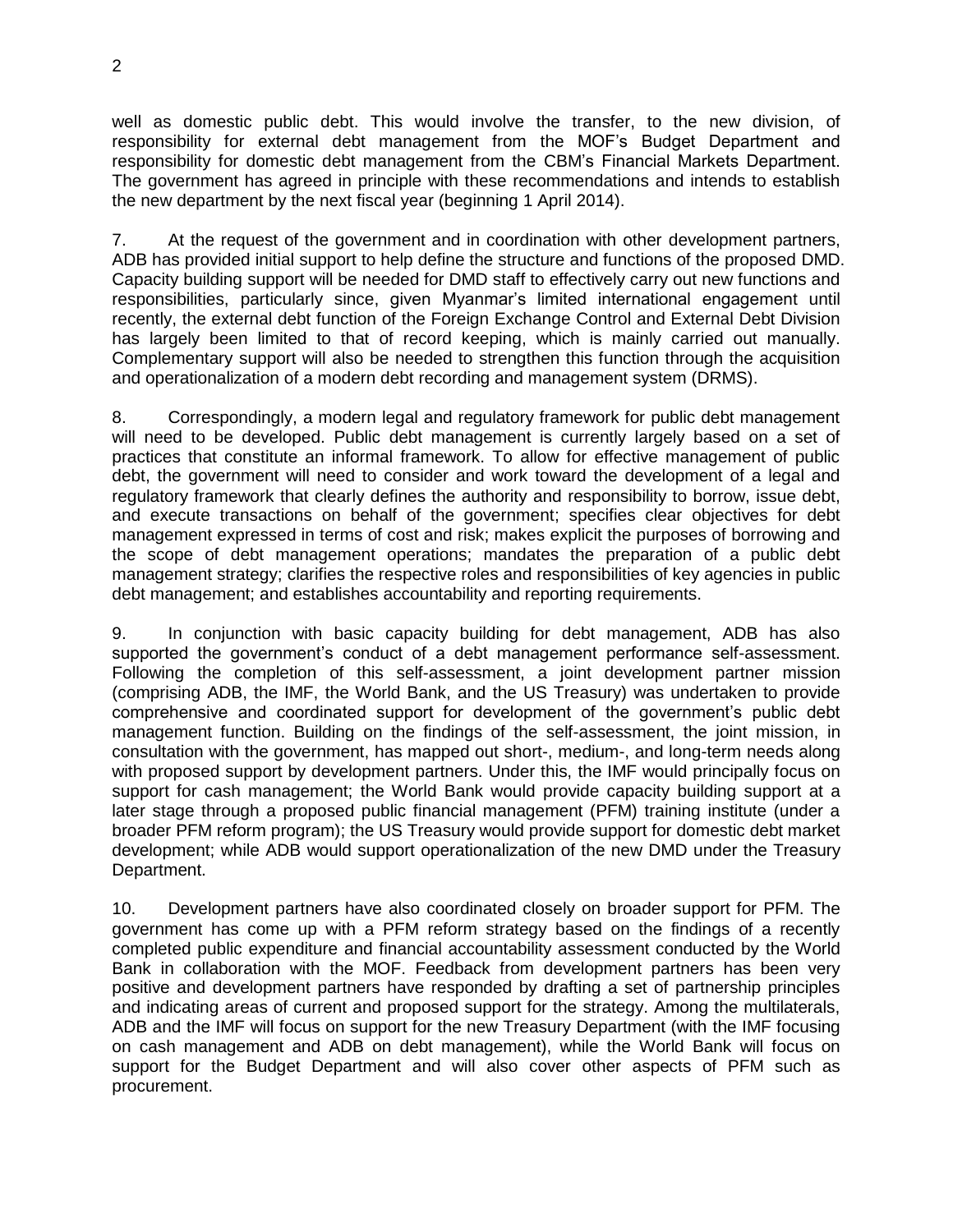## **III. THE TECHNICAL ASSISTANCE**

## **A. Impact and Outcome**

11. The TA impact will be management of public debt on a sound and sustainable basis. Relevant indicators include an improvement in the country risk rating for debt distress from moderate to low (assessed by debt sustainability analyses conducted as part of the annual IMF Article IV consultation), and a debt management performance assessment that will be undertaken toward the end of the TA.

12. The TA outcome will be establishment of an institutional framework and related capacity for effective public debt management. Relevant indicators include (i) strengthening capacity for public debt recording and management (performance target: procurement and operationalization of a DRMS); and (ii) establishment and operationalization of a DMD within the MOF (performance target: new division is established and staffed with adequately trained personnel).

## **B. Methodology and Key Activities**

13. The TA's outcome will be supported through the following outputs: (i) acquisition and operationalization of a DRMS, (ii) development of an organization plan defining the structure of a DMD and the road map for developing its public debt management functions, and (iii) support for strengthening the legal and regulatory framework for public debt management. Capacity building support will also be provided for implementation of the outputs noted above, including identification and engagement of resource people from counterpart institutions and/or the establishment of peer-to-peer twinning arrangements with existing, well-functioning public debt management offices in the region. With respect to implementation, a key assumption is continued strong government ownership of reforms. Risks include the possibility of unforeseen crises placing large and unavoidable demands on the government's fiscal position.

# **C. Cost and Financing**

14. The TA is estimated to cost \$1,500,000 which will be financed on a grant basis by ADB's Technical Assistance Special Fund (TASF-V). The government will provide counterpart support for TA implementation through their existing, day-to-day operations and budget, which includes counterpart staff time and access to materials and facilities needed, and other in-kind contribution.

#### **D. Implementation Arrangements**

15. The MOF will serve as both executing and implementing agency for the TA. Other implementing agencies include the CBM. While the focus of capacity development under the TA will be with the DMD, the CBM will be involved in the development of an interagency agreement as well as the development of the legal and regulatory framework for public debt management.

16. Consulting inputs will be provided through the engagement of individual consultants consisting of (i) a debt recording and management system expert (4 person-months, international); (ii) a public debt management expert (12 person-months, international); (iii) a public debt regulatory and institutional framework expert (6 person-months, international); and (iv) a project coordinator (18 person-months, national). Outline terms of reference for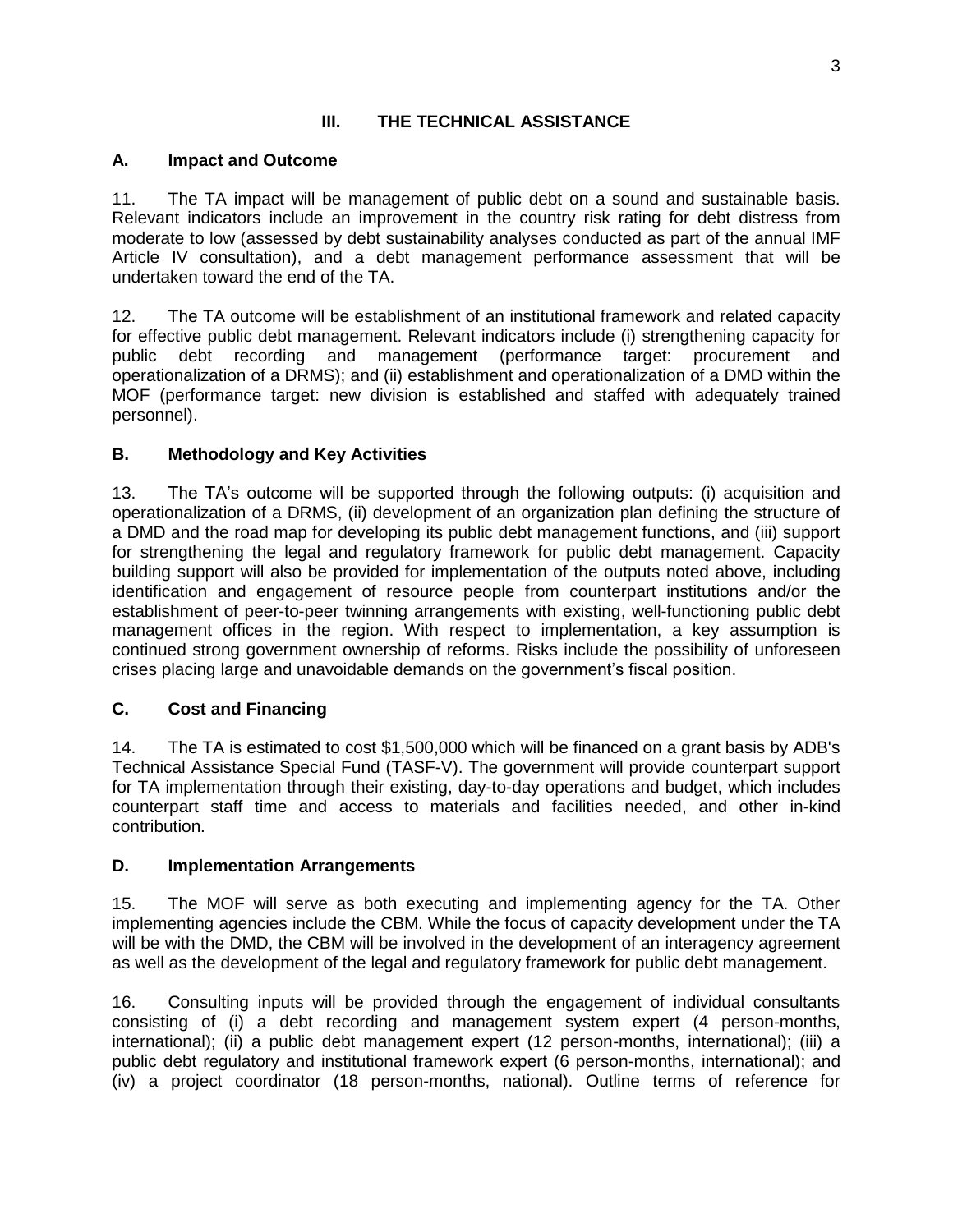consultants are in Appendix 3. Consultants will be engaged in accordance with ADB's Guidelines on the Use of Consultants (2013, as amended from time to time).

17. Provision will also be made for the acquisition of a DRMS for the MOF. This will include provision of hardware, software, and related training. A significant number of low-income, developing, or emerging market countries use the Debt Management and Financial Analysis System (DMFAS) developed and supported by the United Nations Conference on Trade and Development (UNCTAD) in Geneva. The DMFAS provides functionality that is best suited for external debt from bilateral and multilateral sources, and its procurement and implementation has been supported by ADB in a number of developing member countries—including some in Southeast Asia.

18. The TA will provide support to the MOF in assessing its needs and procuring an appropriate package of software, training, and hardware for implementation of the DMFAS, based on consultations with UNCTAD. Procurement of software and related training will be conducted by direct contracting, based on choice of system by the MOF. Hardware for the system will be purchased using the shopping method of procurement.

19. The TA, to be administered by ADB, will be implemented during December 2013– March 2016. Proceeds will be disbursed in accordance with ADB's *Technical Assistance Disbursement Handbook* (2010, as amended from time to time).

#### **IV. THE PRESIDENT'S DECISION**

20. The President, acting under the authority delegated by the Board, has approved the provision of technical assistance not exceeding the equivalent of \$1,500,000 on a grant basis to the Government of the Republic of the Union of Myanmar for Support for Strengthening Public Debt Management, and hereby reports this action to the Board.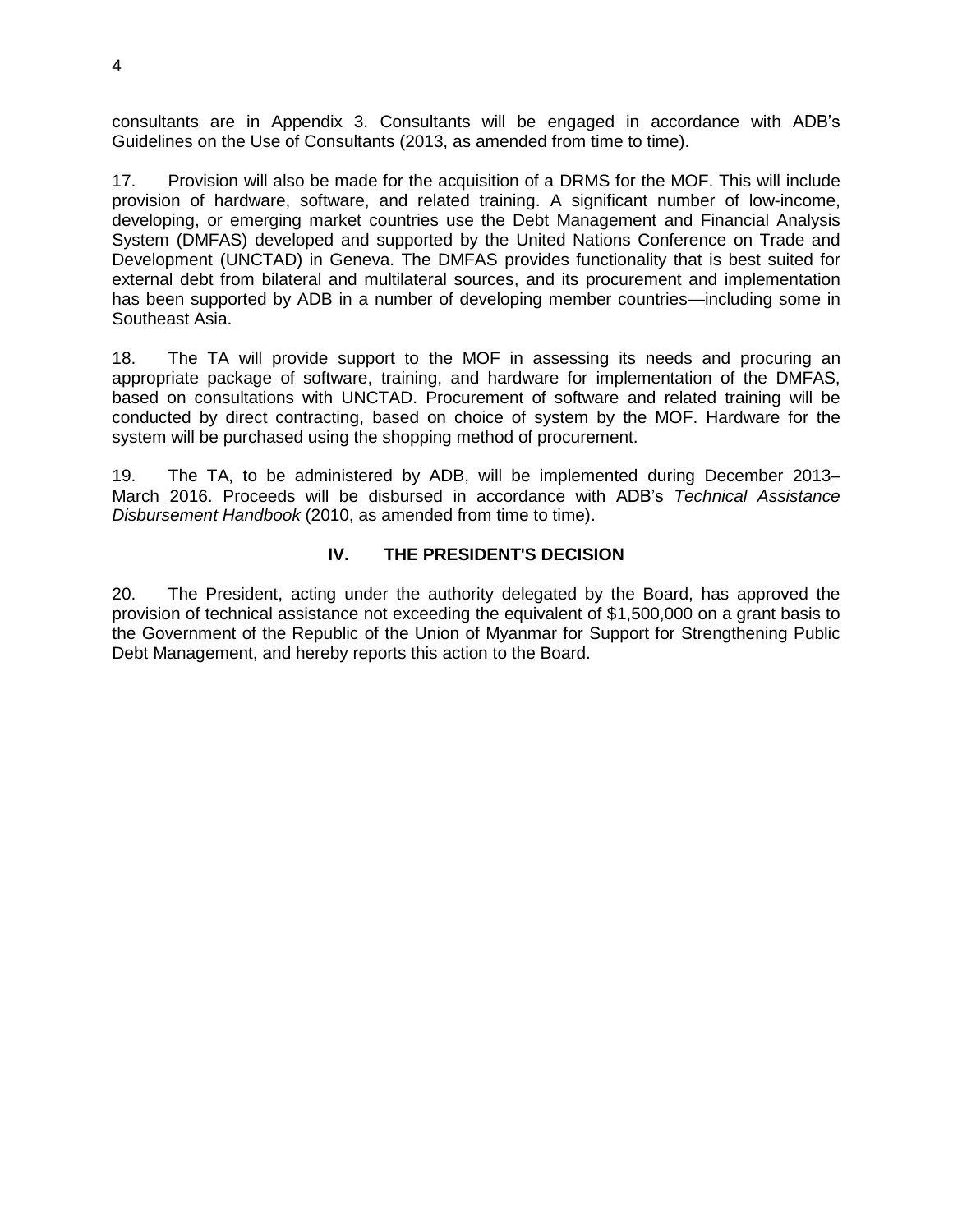| <b>Design Summary</b>                                                                                      | <b>Performance Targets and</b><br><b>Indicators with Baselines</b>                                                                                                                                                                                                                                                                                      | <b>Data Sources and</b><br><b>Reporting Mechanisms</b>                                        | <b>Assumptions and</b><br><b>Risks</b>                                                                                                           |
|------------------------------------------------------------------------------------------------------------|---------------------------------------------------------------------------------------------------------------------------------------------------------------------------------------------------------------------------------------------------------------------------------------------------------------------------------------------------------|-----------------------------------------------------------------------------------------------|--------------------------------------------------------------------------------------------------------------------------------------------------|
| Impact<br>Public debt is managed on<br>a sound and sustainable<br>basis                                    | By 2018:<br>Improvement in country<br>risk rating for debt<br>distress from moderate to<br>low (in line with interim<br>country partnership<br>strategy support for<br>enabling economic<br>environment)<br>(baseline: 2011 IMF debt<br>sustainability analysis;<br>moderate risk)                                                                      | Debt sustainability<br>analysis conducted as<br>part of annual IMF<br>Article IV consultation | <b>Risk</b><br>Unforeseen crises<br>place large and<br>unavoidable<br>demands on<br>government's fiscal<br>position                              |
|                                                                                                            | Annual or bi-annual public<br>debt reports made<br>available<br>(baseline: no reports)                                                                                                                                                                                                                                                                  | Published reports                                                                             |                                                                                                                                                  |
| <b>Outcome</b><br>Strengthened institutional<br>framework for public debt<br>management                    | By March 2016:<br>Acquisition and<br>operationalization of<br><b>DRMS</b><br>(baseline: no system)<br>Debt management<br>division is established<br>and staffed with<br>adequately trained<br>personnel<br>(baseline: DMD to be<br>established)<br>Formal regulatory<br>framework for public debt<br>management established<br>(baseline: no framework) | <b>Review missions</b>                                                                        | <b>Assumption</b><br>Continued strong<br>government<br>ownership of<br>reforms<br><b>Risk</b><br>Resistance to<br>reforms by vested<br>interests |
| <b>Outputs</b><br>1. Acquisition and<br>operationalization of a<br>debt recording and<br>management system | By March 2016:<br>DRMS procured and<br>operationalized                                                                                                                                                                                                                                                                                                  | <b>Review missions</b>                                                                        |                                                                                                                                                  |
| 2. Plan defining structure<br>and staffing needs of<br>new debt management<br>division                     | Structure and functions of<br>DMD are consistent with<br>international sound<br>practice, and plan has<br>strong ownership by MOF<br>management and staff<br>DMD established along<br>with a road map for                                                                                                                                               | Plan<br><b>Review missions</b>                                                                |                                                                                                                                                  |

# **DESIGN AND MONITORING FRAMEWORK**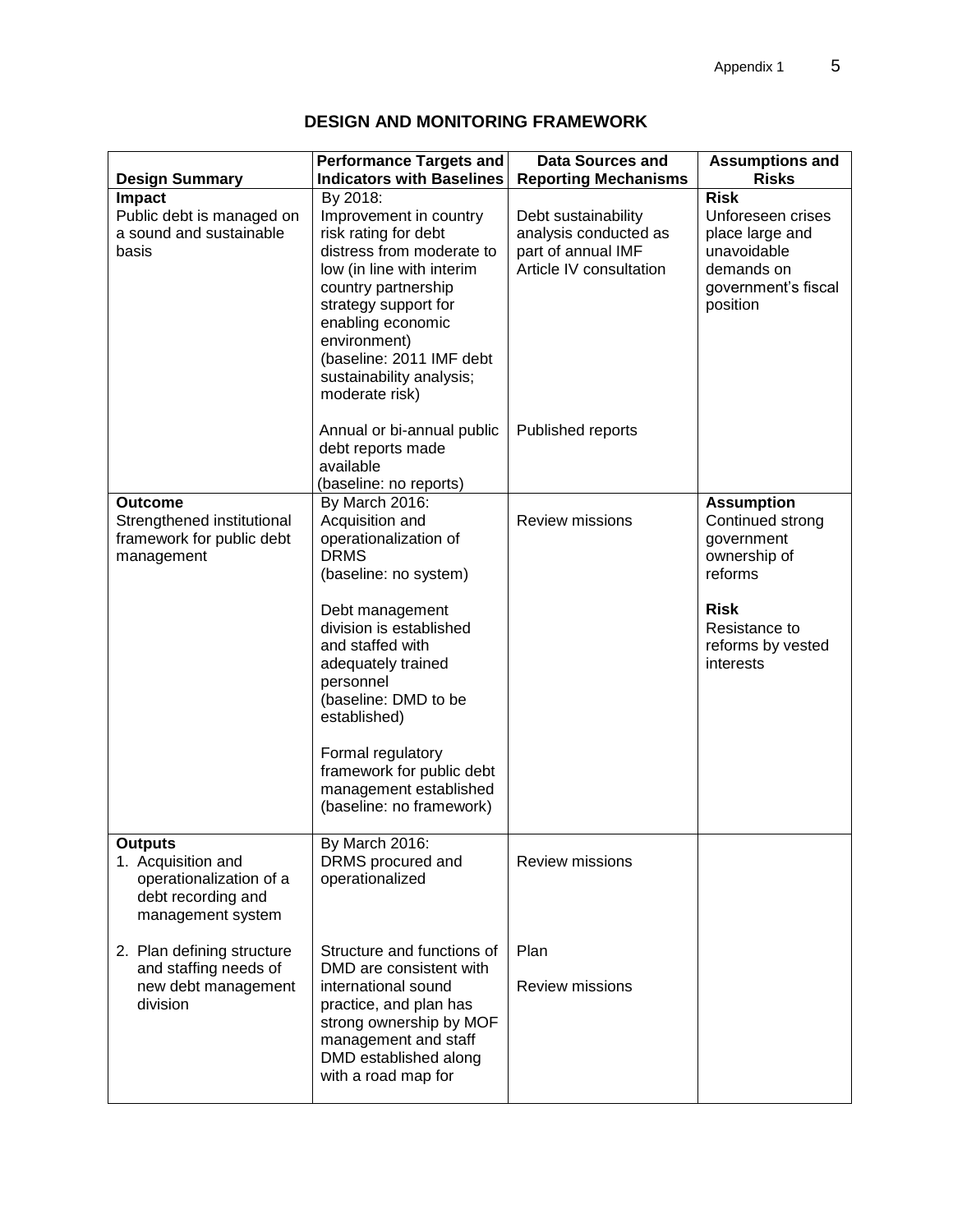| <b>Design Summary</b>                                                                                                                                                                                                                     | <b>Performance Targets</b><br>and Indicators with<br><b>Baselines</b>                                                                  | <b>Data Sources and</b><br><b>Reporting Mechanisms</b>                                                                                                                                                                                                              | <b>Assumptions and</b><br><b>Risks</b> |
|-------------------------------------------------------------------------------------------------------------------------------------------------------------------------------------------------------------------------------------------|----------------------------------------------------------------------------------------------------------------------------------------|---------------------------------------------------------------------------------------------------------------------------------------------------------------------------------------------------------------------------------------------------------------------|----------------------------------------|
|                                                                                                                                                                                                                                           |                                                                                                                                        |                                                                                                                                                                                                                                                                     |                                        |
|                                                                                                                                                                                                                                           | developing its public debt<br>management functions-<br>including development by<br>DMD of a medium-term<br>debt management<br>strategy |                                                                                                                                                                                                                                                                     |                                        |
| 3. Strengthened legal and<br>regulatory framework<br>for public debt<br>management                                                                                                                                                        | Regulations and<br>agreements have strong<br>stakeholder ownership<br>and are consistent with<br>international sound<br>practice       | Regulations, and<br>agreements                                                                                                                                                                                                                                      |                                        |
| 4. Capacity and<br>awareness building to                                                                                                                                                                                                  | Approach to capacity<br>building is based on                                                                                           | Consultant reports                                                                                                                                                                                                                                                  |                                        |
| support implementation<br>of the TA                                                                                                                                                                                                       | systematic needs<br>assessment                                                                                                         | <b>Review missions</b>                                                                                                                                                                                                                                              |                                        |
|                                                                                                                                                                                                                                           | Training activities have<br>clearly defined objectives,<br>are well structured, and<br>designed to be of<br>practical relevance        |                                                                                                                                                                                                                                                                     |                                        |
| <b>Activities with Milestones</b>                                                                                                                                                                                                         |                                                                                                                                        | <b>Inputs</b>                                                                                                                                                                                                                                                       |                                        |
| 1.<br>recording and management system<br>1.1 Conduct of stakeholder consultations to establish<br>functional requirements for DRMS                                                                                                        | Acquisition and operationalization of a debt                                                                                           | ADB: \$1,500,000<br>(TASF-V)                                                                                                                                                                                                                                        |                                        |
| (December 2013-March 2014)<br>Identification of options for DRMS (April 2014)<br>1.2<br>Support for procurement of DRMS<br>1.3<br>(May-June 2014)                                                                                         |                                                                                                                                        | <b>Item</b>                                                                                                                                                                                                                                                         | <b>Amount (\$'000)</b>                 |
|                                                                                                                                                                                                                                           |                                                                                                                                        | <b>Consulting services</b>                                                                                                                                                                                                                                          | 750                                    |
| 1.4<br>(July-September 2014)                                                                                                                                                                                                              | Identification of training needs for use of DRMS                                                                                       | <b>DRMS</b>                                                                                                                                                                                                                                                         | 450                                    |
| Conduct of training (September 2014-<br>1.5<br>March 2016)                                                                                                                                                                                |                                                                                                                                        | Twinnings and workshops                                                                                                                                                                                                                                             | 150                                    |
| 2.                                                                                                                                                                                                                                        | Plan defining structure and staffing needs of                                                                                          | Contingency                                                                                                                                                                                                                                                         | 150                                    |
| new debt management division                                                                                                                                                                                                              |                                                                                                                                        |                                                                                                                                                                                                                                                                     |                                        |
| Preparation of plan for establishment of DMD,<br>2.1<br>transition strategy, and road map for development<br>of its public debt management functions and<br>conduct of related stakeholder consultations<br>(November 2013–February 2014) |                                                                                                                                        | The government will provide counterpart<br>support for TA implementation through their<br>existing, day-to-day operations and budget<br>which includes counterpart staff time and<br>access to materials and facilities needed, and<br>other-in-kind contributions. |                                        |
| 2.2 Establishment of DMD within MOF                                                                                                                                                                                                       |                                                                                                                                        |                                                                                                                                                                                                                                                                     |                                        |
| 3.<br>for public debt management<br>Review of existing legal framework and<br>3.1                                                                                                                                                         | Strengthened legal and regulatory framework                                                                                            |                                                                                                                                                                                                                                                                     |                                        |
| regulations related to public debt                                                                                                                                                                                                        |                                                                                                                                        |                                                                                                                                                                                                                                                                     |                                        |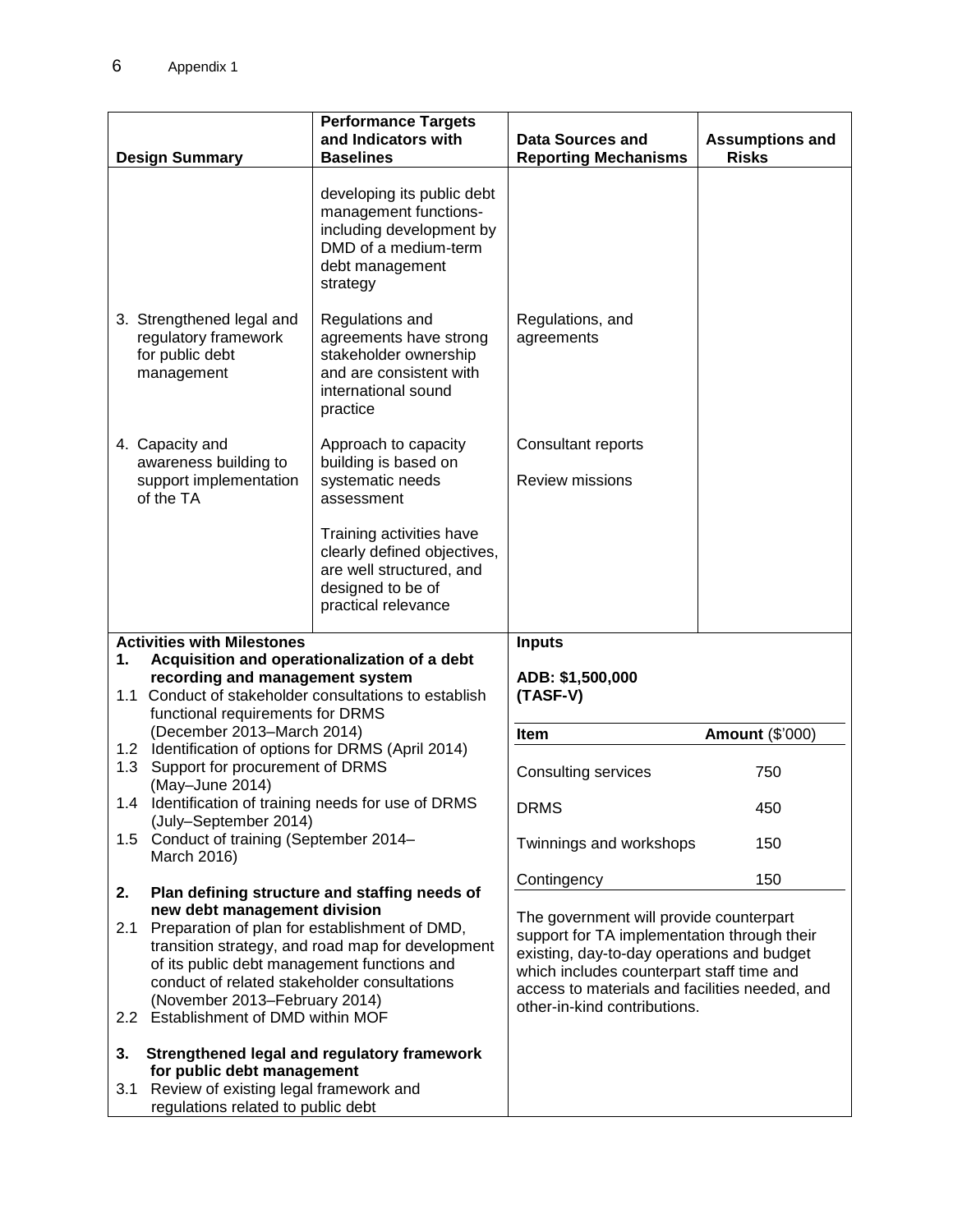|     | <b>Activities with Milestones</b>                        |  |
|-----|----------------------------------------------------------|--|
|     | 3.2 Conduct of stakeholder consultations and             |  |
|     | workshops to establish understanding and                 |  |
|     | consensus on needed provisions for legal and             |  |
|     | regulatory framework for public debt                     |  |
|     | 3.3 Support for development of legal and regulatory      |  |
|     | framework for public debt                                |  |
|     | 3.4 Support for development of interagency               |  |
|     | agreement between MOF and CBM and conduct                |  |
|     | of related stakeholder workshops to build                |  |
|     | consensus (this should clarify roles and                 |  |
|     | responsibilities of the CBM and DMD in relation to       |  |
|     | public debt management)                                  |  |
|     | 3.5 Support for development of code of conduct,          |  |
|     | procedures manuals, and compliance and                   |  |
|     | monitoring framework                                     |  |
|     |                                                          |  |
|     |                                                          |  |
| 4.  | Capacity and awareness building to support               |  |
|     | implementation of outputs 1 and 2                        |  |
| 4.1 | With reference to plan and road map (Output 2),          |  |
|     | conduct capacity building needs assessments and          |  |
|     | identify relevant local and international capacity       |  |
|     | building resources; this may include the                 |  |
|     | identification and engagement of resource people         |  |
|     | from counterpart institutions or twinning                |  |
|     | arrangement with peer institutions in the region         |  |
| 4.2 | (July 2014–March 2016)                                   |  |
|     | Design of systematic capacity building plan for the      |  |
|     | sustainable operationalization of DMD<br>(May-June 2014) |  |
| 4.3 | Implementation of plan and capacity building             |  |
|     | support provided by DMD (July 2014–March 2016)           |  |

ADB = Asian Development Bank, CBM= Central Bank of Myanmar, DMD = debt management division, DRMS = debt recording and management system, IMF = International Monetary Fund, MOF = Ministry of Finance, TA = technical assistance, TASF = Technical Assistance Special Fund. Source: Asian Development Bank.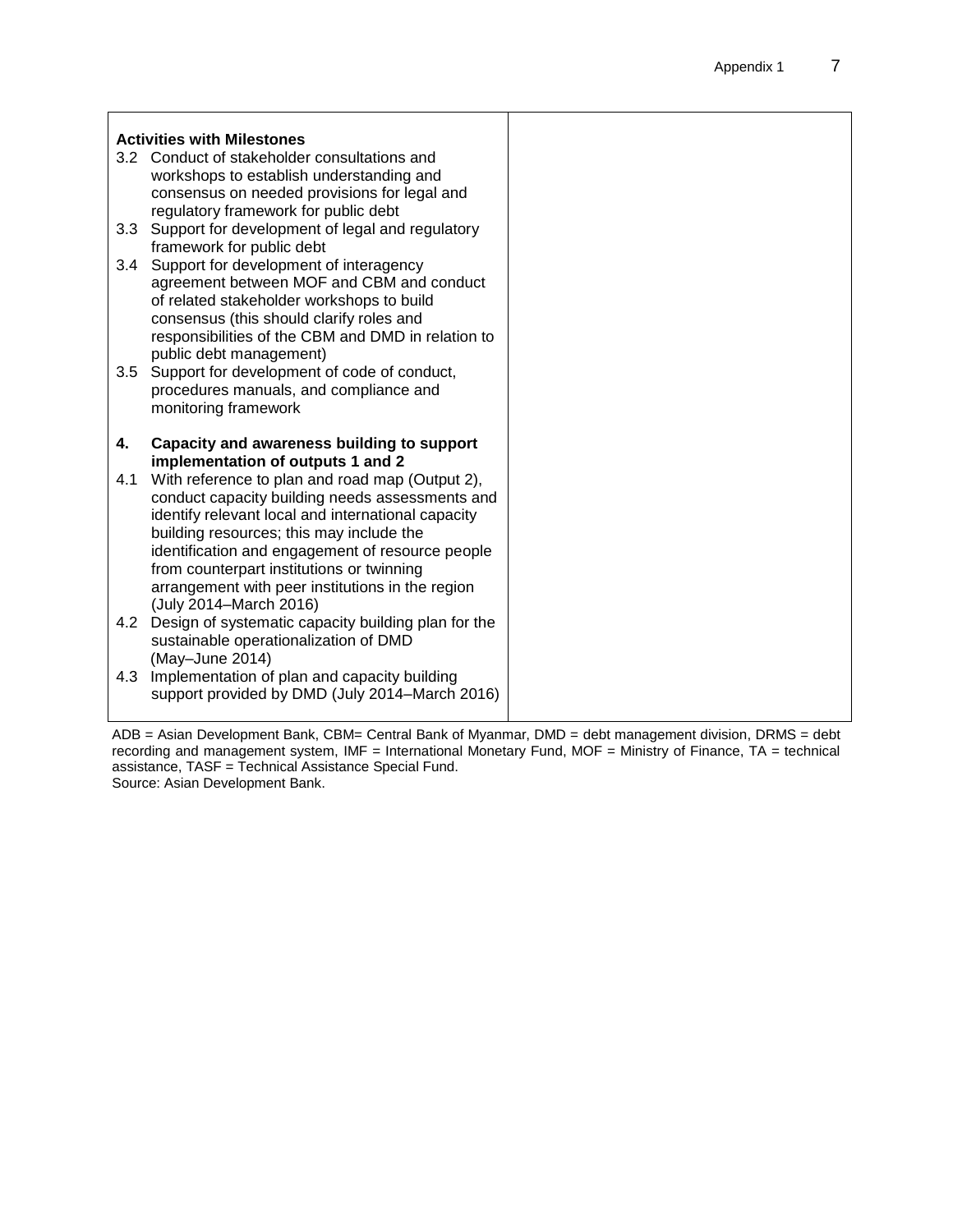#### **COST ESTIMATES AND FINANCING PLAN**

(\$'000)

| <b>Item</b>                                                          | Amount  |  |  |
|----------------------------------------------------------------------|---------|--|--|
| Asian Development Bank <sup>a</sup>                                  |         |  |  |
| Consultants                                                          |         |  |  |
| a. Remuneration and per diem                                         |         |  |  |
| International consultants                                            | 600.0   |  |  |
| ii. National consultants                                             | 80.0    |  |  |
| b. International and local travel                                    | 60.0    |  |  |
| c. Reports and communications (including translation services)       | 10.0    |  |  |
| 2. Equipment, software, and training (DRMS) <sup>b</sup>             | 450.0   |  |  |
| Capacity development including support for workshops, twinning<br>3. | 150.0   |  |  |
| and resource people <sup>c</sup>                                     |         |  |  |
| Contingencies<br>4.                                                  | 150.0   |  |  |
| Total                                                                | 1,500.0 |  |  |

DRMS = Debt Recording and Management System.

Note: The technical assistance (TA) is estimated to cost \$1,500,000, of which contributions from the Asian Development Bank are presented in the table above. The government will provide counterpart support for TA implementation through their existing, day-to-day operations and budget which includes counterpart staff time and access to materials and facilities needed, and other-in-kind contributions.<br>a Einanced by the Acien Dovelopment Bank's Technical Accidence Spee

Financed by the Asian Development Bank's Technical Assistance Special Fund (TASF-V).

<sup>b</sup> This includes purchase of servers, workstations, scanners, printers, and networking equipment along with software, associated license and maintenance fees, and training. Purchase of equipment and software is on behalf of the executing agency and will be turned over upon procurement.

<sup>c</sup> This includes travel costs for ADB staff serving as resource people.

Source: Asian Development Bank estimates.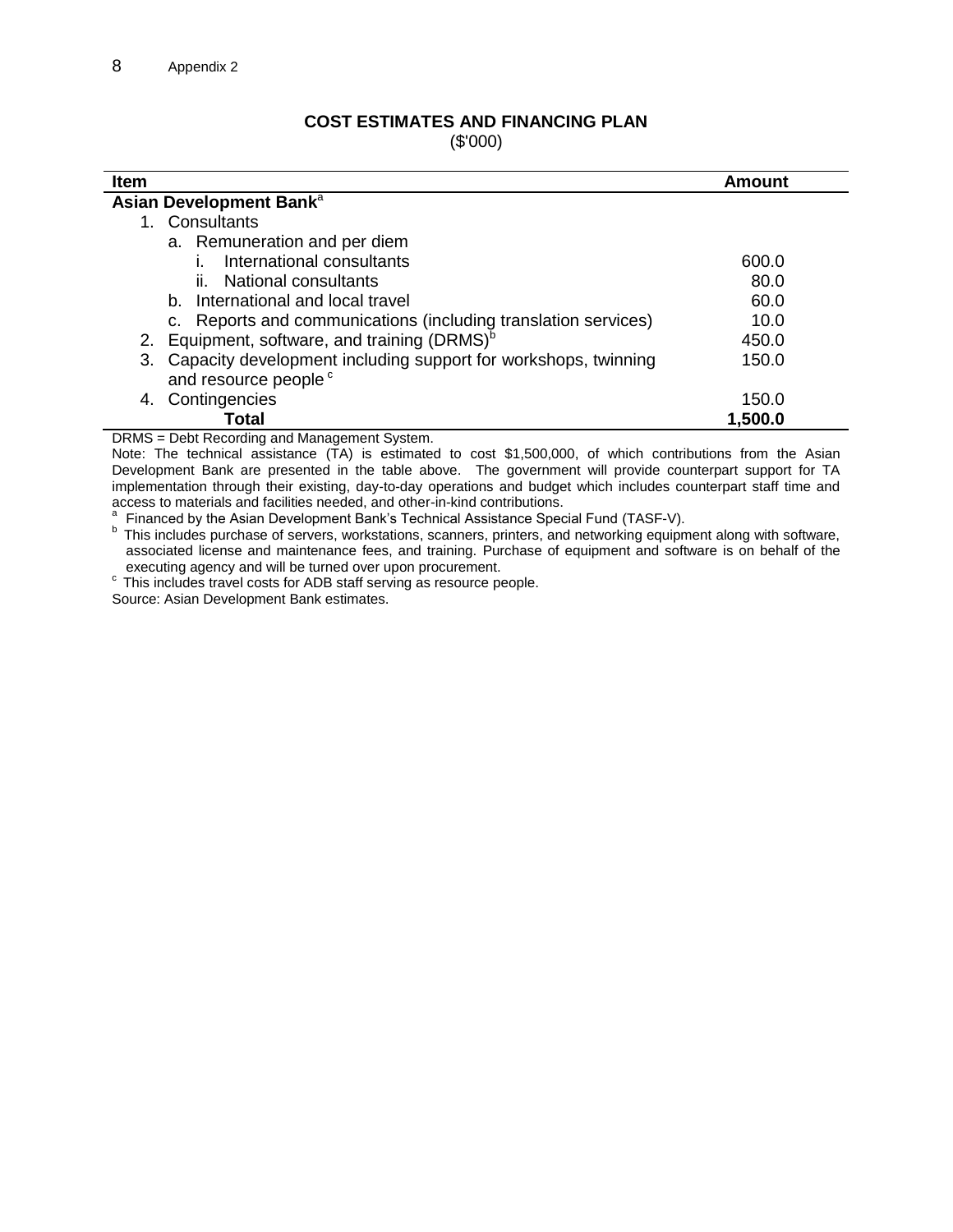## **OUTLINE TERMS OF REFERENCE FOR CONSULTANTS**

1. **Debt recording and management system expert** (international, 4 person-months, intermittent). The expert will support the Ministry of Finance (MOF) in identifying requirements for the debt recording and management system (DRMS) and assist in its procurement and establishment. The expert will work closely with the public debt management expert. Responsibilities include the following:

- (i) conduct of stakeholder consultations to establish functional requirements for DRMS;
- (ii) identification of options for DRMS;
- (iii) support for procurement of DRMS;
- (iv) identification of training needs for use of DRMS; and
- (v) conduct of training.

2. The expert should possess a relevant degree (e.g., in information technology or accounting) and at least 10 years of practical work experience relevant to public debt management and establishment and operationalization of debt recording and management systems in particular.

3. **Public debt management expert** (international, 12 person-months, intermittent). The expert will support the MOF in establishment of a debt management division (DMD) that will assume primary responsibility for management of public debt. This will include support for development of a public debt management strategy by the DMD. The expert will work closely with the public debt regulatory framework expert. Responsibilities include the following:

- (i) definition of functions and responsibilities, organizational structure, and staffing requirements of the DMD based on international sound practice;
- (ii) preparation of a plan for establishment of the DMD, transition strategy, and road map for the development of its public debt management functions and conduct of related stakeholder consultations;
- (iii) conduct of capacity building needs assessments and identification of relevant local and international capacity building resources (this may include the identification and engagement of resource people from counterpart institutions and/or twinning arrangements with peer institutions in the region);
- (iv) design of a systematic capacity building plan for establishment and sustainable operationalization of the DMD, including business plan and staff competency framework;
- (v) conduct and administration of training, seminars, and conferences; and
- (vi) support of the DMD in development of a public debt management strategy.

4. The expert should possess a relevant degree (e.g., in accounting, business, or economics) and at least 10 years of practical work experience relevant to public debt management.

5. **Public debt regulatory and institutional framework expert** (international, 6 person-months, intermittent). The expert will support the MOF in the development of a legal and regulatory framework for public debt, including an interagency agreement between the MOF and the Central Bank of Myanmar (CBM) defining responsibilities for issuance and management of public debt. The expert will work closely with the public debt management expert. Responsibilities include the following: